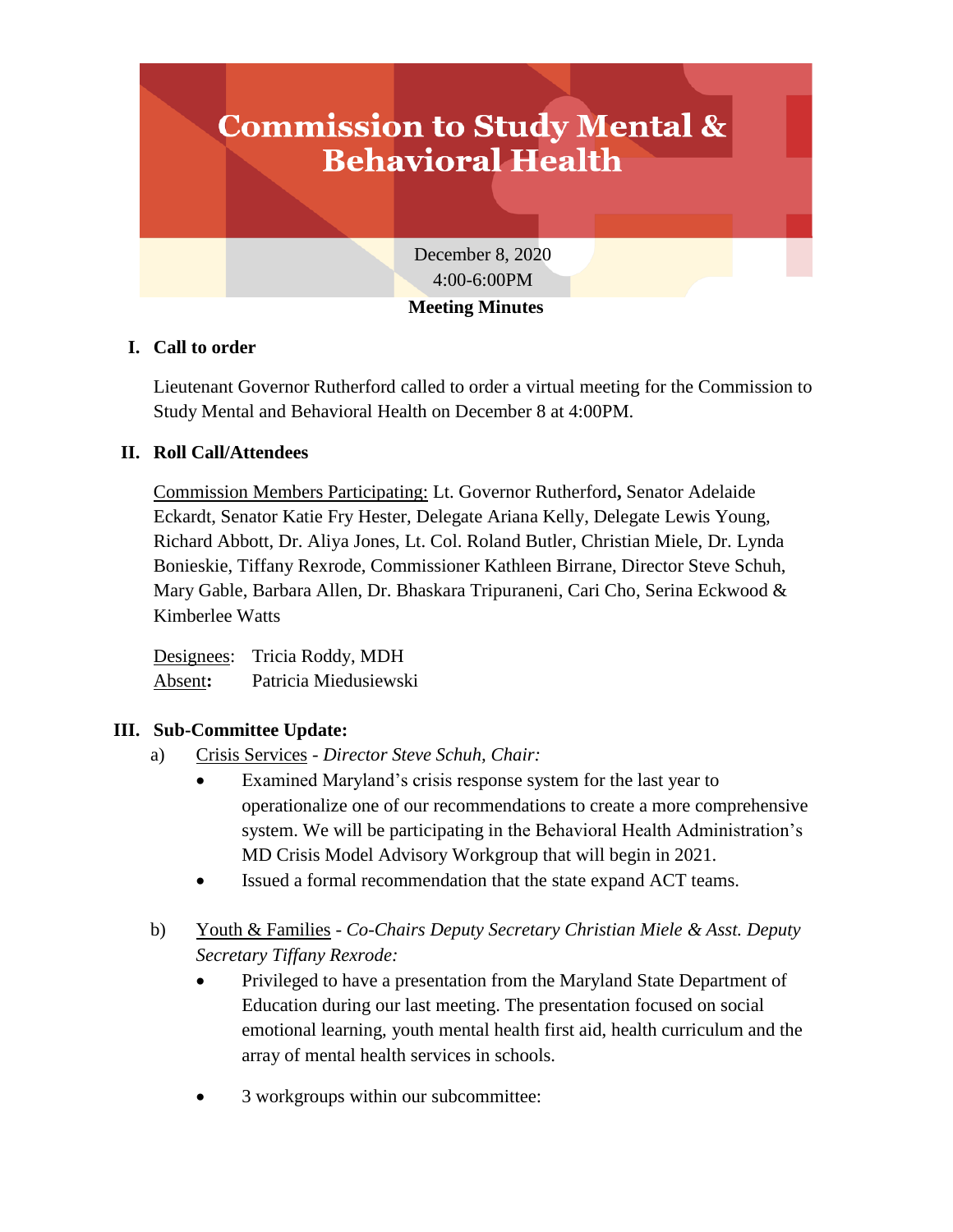- (1) Substance use disorder workgroup would like to recommend the Commission hear more about what is going on with respect of the system of care for youth & adolescence that require substance use disorder treatment.
- (2) Licensure & reciprocity workgroup determined that it would be challenging to find one action to cover all of the licensure boards and that broad legislative language would be required.
- (3) Grading of the states regarding the danger standard for emergency evaluation and involuntary hospital admissions. Propose that Maryland amend the danger criteria to include grave disability.
- Submitted 2 recommendations for 2020
- c) Financing & Funding *Co-Chairs Tricia Roddy & Commissioner Brianne:*
	- Workgroup on continuing to improve the behavioral health system of care in Medicaid. Met this past month and had a presentation from the Community Behavioral Health Association.
	- Subcommittee had a meeting on November 4 and provided an update on the grant that we were provided from the Opioid Command Center.
	- We did have our first public meeting on mental health parity regulations that the administration will be developing.
	- We will be discussing how telework fits into network adequacy.
	- Suggestion for the self-funded community that the state does not regulate. We need to look at how we bring them to the table.
- d) Public Safety & Justice System *Co-Chairs Senator Katie Fry Hester & Dr. Lynda Bonieskie:*
	- Update on the SIM Summit that was held on November 17 & 18. We had 100 stakeholders working together in groups. The groups were split along with the intercept topics. The goal was to identify gaps for improvement. Our consultant group, Public Research Associates (PRA) is working on a final report.
	- Our recommendations deal with the implementation of the outcomes of our SIM Summit.
	- **(1)** Formalize a body to address the needs of justice involved persons who interact with behavioral health disorders
	- **(2)** Develop a mental health criminal justice center or center of excellence
	- **(3)** Identify a mix of funding strategies
	- **(4)** Broadening and formalizing the county level criminal justice/behavioral health planning committees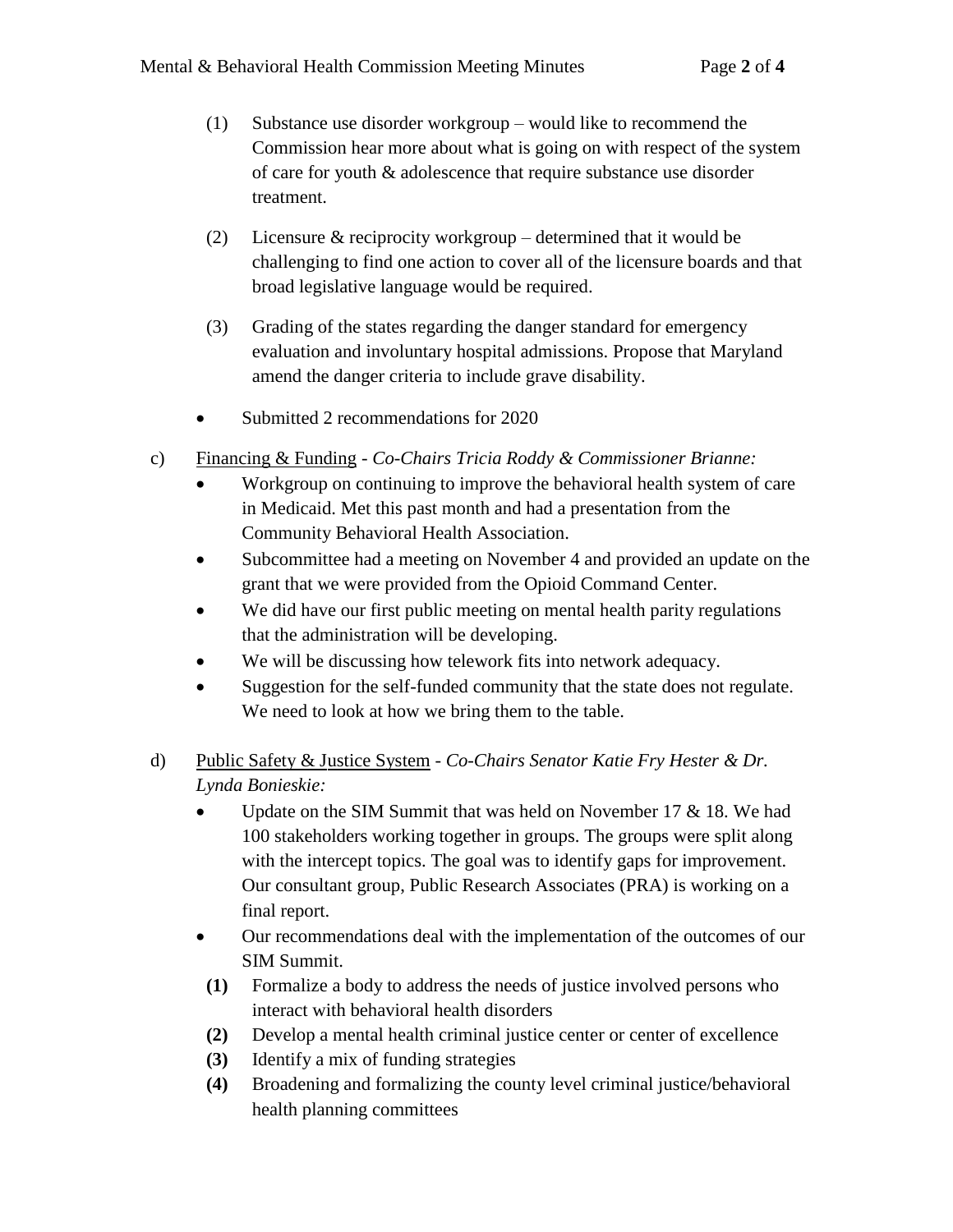#### **IV. Public Testimony:**

- a) Marilyn Martin *Please see additional materials for testimony regarding the danger standard for emergency evaluation.*
- b) Maria Evile Formally worked with Department of Public Safety (DPSCS) state psychology and now I am the contract manager that delivers mental health services to DPSCS. I encourage that when re-evaluating the criteria for our patients- consider expanding that definition so can capture as many patients as possible. In our new contract period that started in January 2018, we have been here in the state as a company for about 14 years. The new contract includes reentry specifically because we are aware as a nation that we are failing in this regard.
- c) Michael Byer There is a lot of federal funding already in place. We want to help – there is a lot of free money. My colleague Allen Tien and I are from the National Institute of Mental Health and want to offer our help.
- d) Paula Byrd*, LGPC, Co-Founder of Unleashing Potential, LLC –* Unleashing Potential is a psychiatric revaluation program, (PRP). Not all of us can reach our full potential on their own. Some of us need help. People not only need mental health professionals, they need professionals who are trained to help them practice skills to reduce anxiety, improve self-care, help them find jobs and help them manage day-to-day activities that can become so overwhelming when faced with mental illness. PRP services offer an extra level of support to those who are seeing a therapist and need more help and empowerment to manage their daily lives. We need to expand PRP services to include private insurance companies and veterans affairs so that they can be made available to people fighting mental health challenges.
- e) Evelyn Burton Thank you to Tricia Roddy and her team for her intention to include the IMD waiver exclusion as part of the renewal process of Maryland's 115 demonstration waivers. This waiver will help people access metal health services and will save the state millions of dollars. If Maryland does not expect to receive the waiver until 2022, then it is important that state funding for IMD hospitals, that was reduced this year, be increased in the coming budget year. I hope this can be a recommendation of the Commission.
- f) Kristina Granados I have a brother who has had schizophrenia for 22 years. Maryland's vague definition of danger has been a barrier to his treatment. He has been homeless, incarcerated, and has violently attacked 4 family members. My brother's symptoms began in his twenties. He refused treatment. The first violent